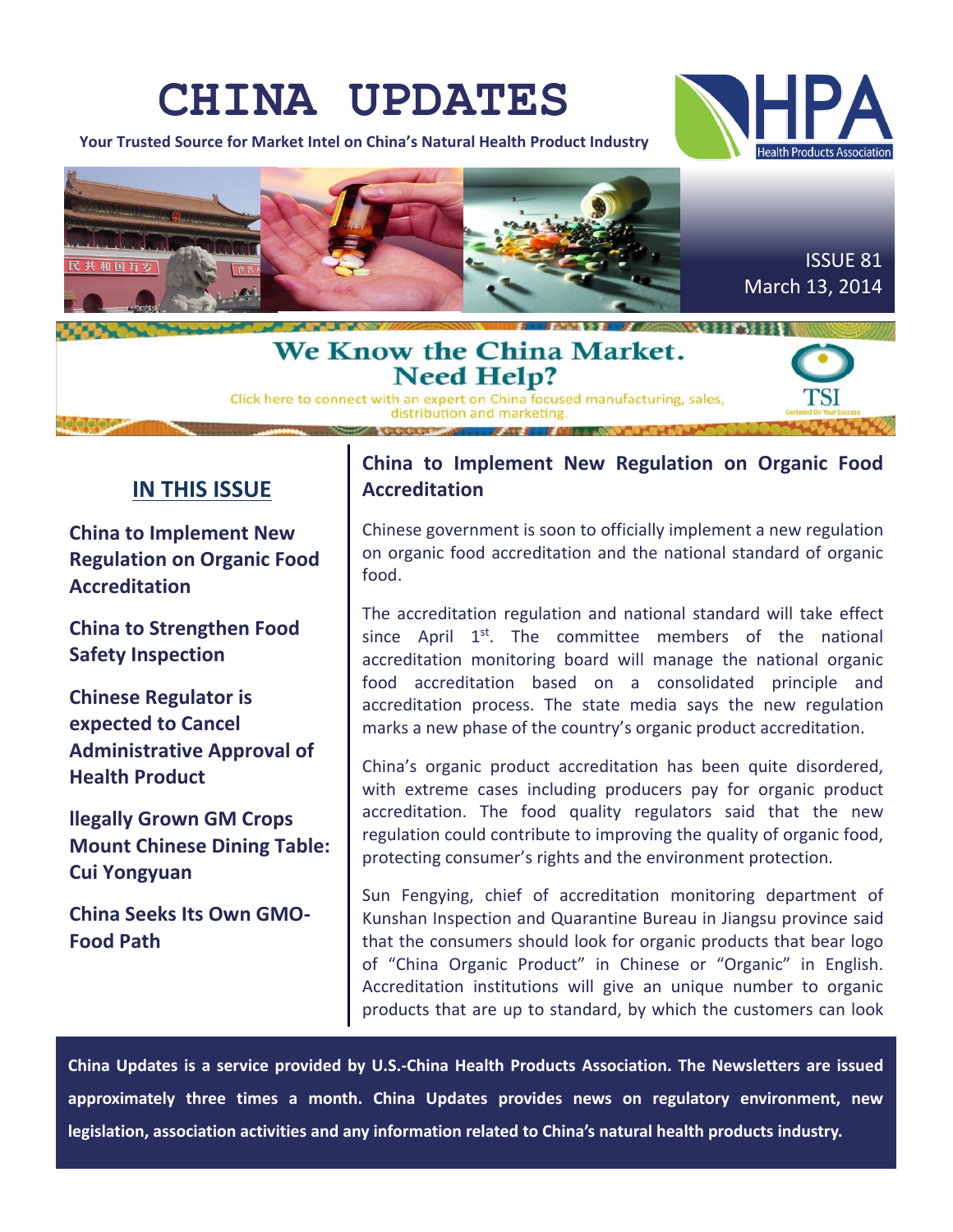#### U.S. – CHINA HEALTH PRODUCTS ASSOCIATION

for detailed information of the products.

Related information includes the production base, processed companies and applied technology. If the related companies provide inaccurate information, they cannot submit organic product accreditation application in the next five years. (Source: Xinhua net)

#### **China to Strengthen Food Safety Inspection**

The CFDA recently asked the local food and drug regulators to launch specific campaigns to address food safety issue.



The campaigns should focus on targeted food including infant formula milk powder and food, dairy product, meat product, beverage, edible vegetable oil and food additives.

The regulators are asked to inspect the production approval, process control and sales channel in efforts to secure food safety from the source. All inspections on infant formula must be done by June.

The regulators are asked to broaden inspection to food workshop, small cafeteria, street vendor and small grocery store. The campaign also includes large food production enterprise, large restaurant and large food wholesales food market. Large companies are asked to take lead to foster positive company culture and secure food safety, winning consumer's confidence towards food safety. (Source: Xinhua.net)

#### **Chinese Regulator is expected to Cancel Administrative Approval of Health Product**

Health product is listed among "no-administrative-approval" category which was released by the CFDA, causing heated debate in China's health product industry.

The possible cancellation raised expectation of health product to avoid the administrative approval, which was a necessity for a product to be officially permitted to sell as health product in China. The logo of health food in China is presented by a "blue hat".

The concept of health food dates from 1996 in China. The local authority has since implemented strict administrative approval process towards health food and related instruction book.

The CFDA holds examining session at the end of each quarter to process application of health food. Qualified applicants will be granted with health food approval certificate. Imported and domestic health products are issued with registration numbers from separate systems.

After the submission of updated version of the food safety law last year, whether or not to cancel the administrative approval has been picked up by the industry people. Some think the cancellation of administrative approval will invalidate the health food approval certificate. It is said to bring fundamental transition to this industry.

"Health food is functional product, which demands approval," said deputy secretary of China Health Product Association. "The function of the health food cannot be decided by the company, and it should be acknowledged by the government."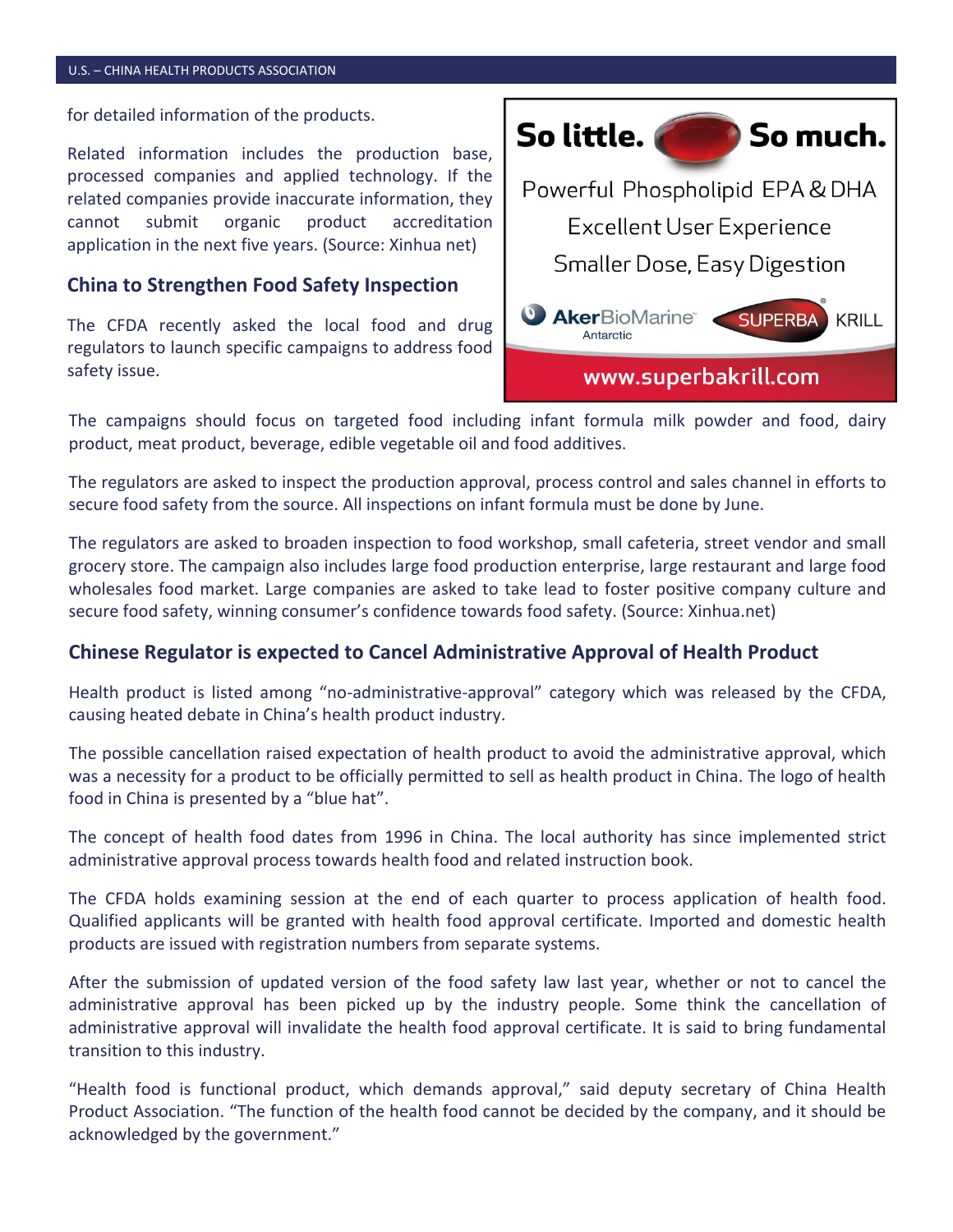#### U.S. – CHINA HEALTH PRODUCTS ASSOCIATION

"If there is anything wrong with the health product, the government should take responsibility to address the problem," he said.

"If the administrative approval gets cancelled, I will increase my investment into the industry," said an investor in the drug and health product industry. "Companies usually have to wait for two to three years and shuffle from Beijing and the registered place for so many times to get everything, from equipment to production environment, registered and approved by the government." (Source: Southern Metropolitan Daily)

### **llegally Grown GM Crops Mount Chinese Dining Table: Cui Yongyuan**

Chinese consumers are unwittingly eating illegally grown genetically modified crops, a former television talk show host claimed yesterday.



GM corn and rice is being grown illegally on a large scale in central China's Hunan and Hubei provinces, Jiangxi Province in the east and northeastern province Jilin, said Cui Yongyuan, best-known for China Central Television (CCTV) shows.

While genetic modification in crops can provide resistance to disease, pesticides and climatic conditions, opponents say risks have not been adequately identified.

"The reality is that many (illegally grown) GM products have entered our food chain," Cui said yesterday.

He is now demanding answers from the Ministry of Agriculture.

"The ministry should respond to my survey results, or it will lose face," Cui said.

He said China has never approved widescale planting of GM crops, only permitting small experimental trials.

GM seeds intended for trials should not be available for general use, but illegal planting has taken place, with the crops finding their way onto the market, said Cui.

Cui said that he spent more than a million yuan (US\$162,654) carrying out surveys around China, the United States and Japan over six months.

He plans to broadcast the resulting documentary.



The Ministry of Agriculture did not respond to Cui's claims yesterday.

While Cui's claims concern illegally grown GM crops, Chinese consumers use legally grown imported GM products on an everyday basis.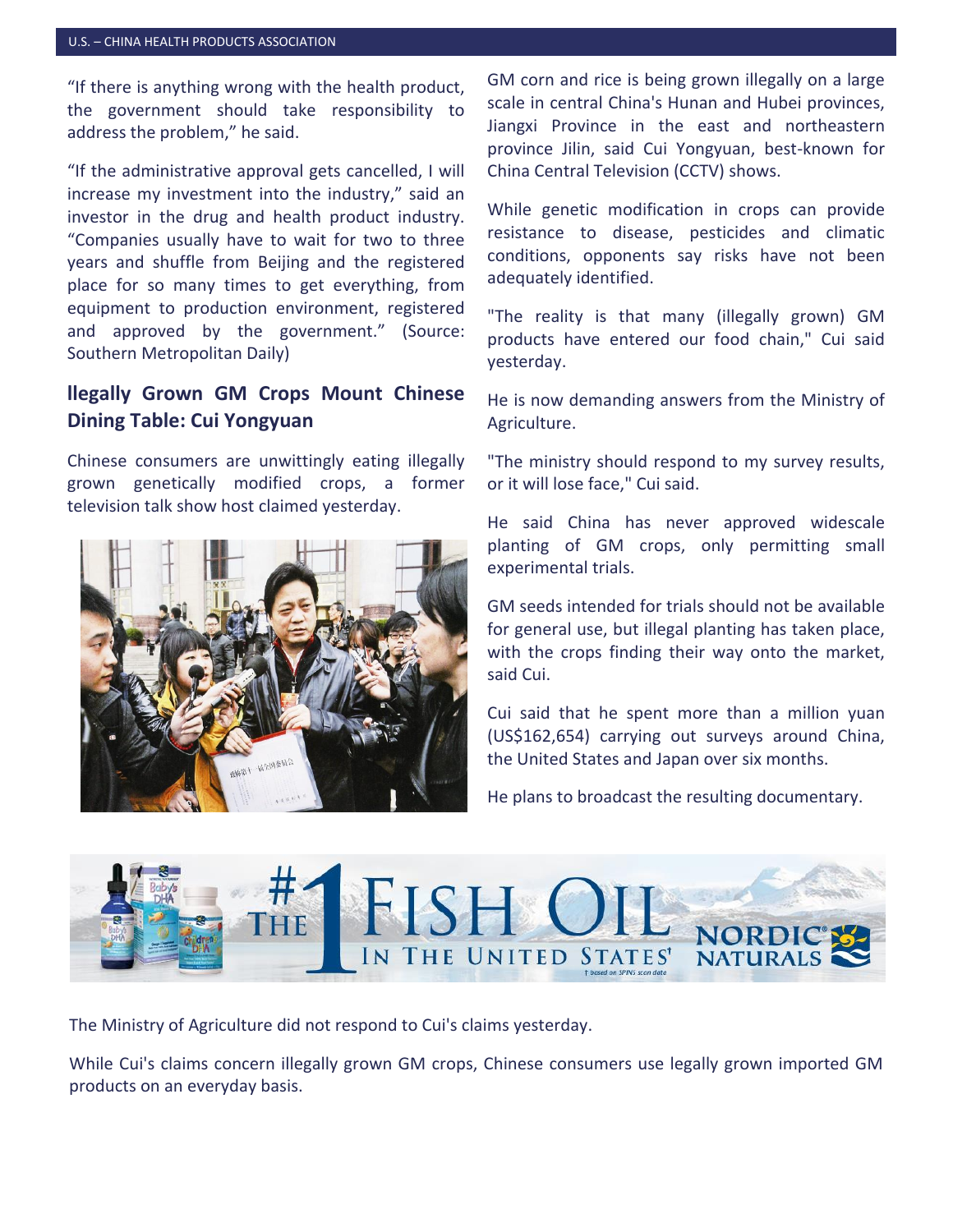"In China, more than half of cooking oil used is soybean oil, and 90 percent of that is made from GM soybeans," said Wang Xiaoyu, deputy secretary general of the soybean association in northeastern province Heilongjiang.

The country imports GM soybean, corn, cotton, rape and sugar beet - with soybean the largest import.

China imported 58.38 million tons of soybean last year, with most GM varieties used as raw material for oil.

Globally, 81 percent of the soybeans cultivated are GM varieties, according to the International Service for the Acquisition of Agri-biotech Applications, a monitoring group funded by the biotechnology industry.

But while China requires strict labeling for GM produce, often this is flouted.

Meanwhile, 61 members of the Chinese Academy of Sciences and the Chinese Academy of Engineering have written to the government, urging it to roll out a GM rice cultivation program. (Source: en.ce.cn)

#### **China Seeks Its Own GMO-Food Path**



China has long faced unfavorable food math: It feeds a fifth of the world's population on a seventh of its available land—and not the world's most fertile, Beijing often complains. So the question in global agriculture markets has often been, Why not speed up use of genetically modified food?

Part of the answer came Thursday. China is trying to get in the GMO market, but is keener to develop its own technologies to meet rising agriculture demand, the country's agriculture minister said at the national parliament.

China already allows some GMO imports, including in its sensitive grain category, but not for human consumption—only as animal feed. The population remains skeptical about allowing more.

The minister's comment possibly explains why it has taken the government so long to approve the commercial distribution of GMO grains domestically—the government appears to be busy working on made-in-China technologies. ("GMO" is "genetically modified organism"—for example, corn that has had its genetic blueprint artificially re-engineered to become insect-resistant.)

The government will pursue its own research and development of genetically modified food, though it remains "cautious" on the distribution of GMO products, Agriculture Minister Han Changfu said at a press conference on Thursday. Given a lack of natural resources, he said, China has to promote scientific development to meet its grain-security needs.

"We can't have such techniques monopolized by others," he said.

Developed economies dominate GMO research, Mr. Han said, but China is catching up in some areas.

The government has stepped up a public-relations campaign that could pave the way for full approval for commercial production of these politically sensitive crops. Since last year, the agriculture ministry and other state agencies have been putting a positive spin on GMO foods, whether issuing statements (such as